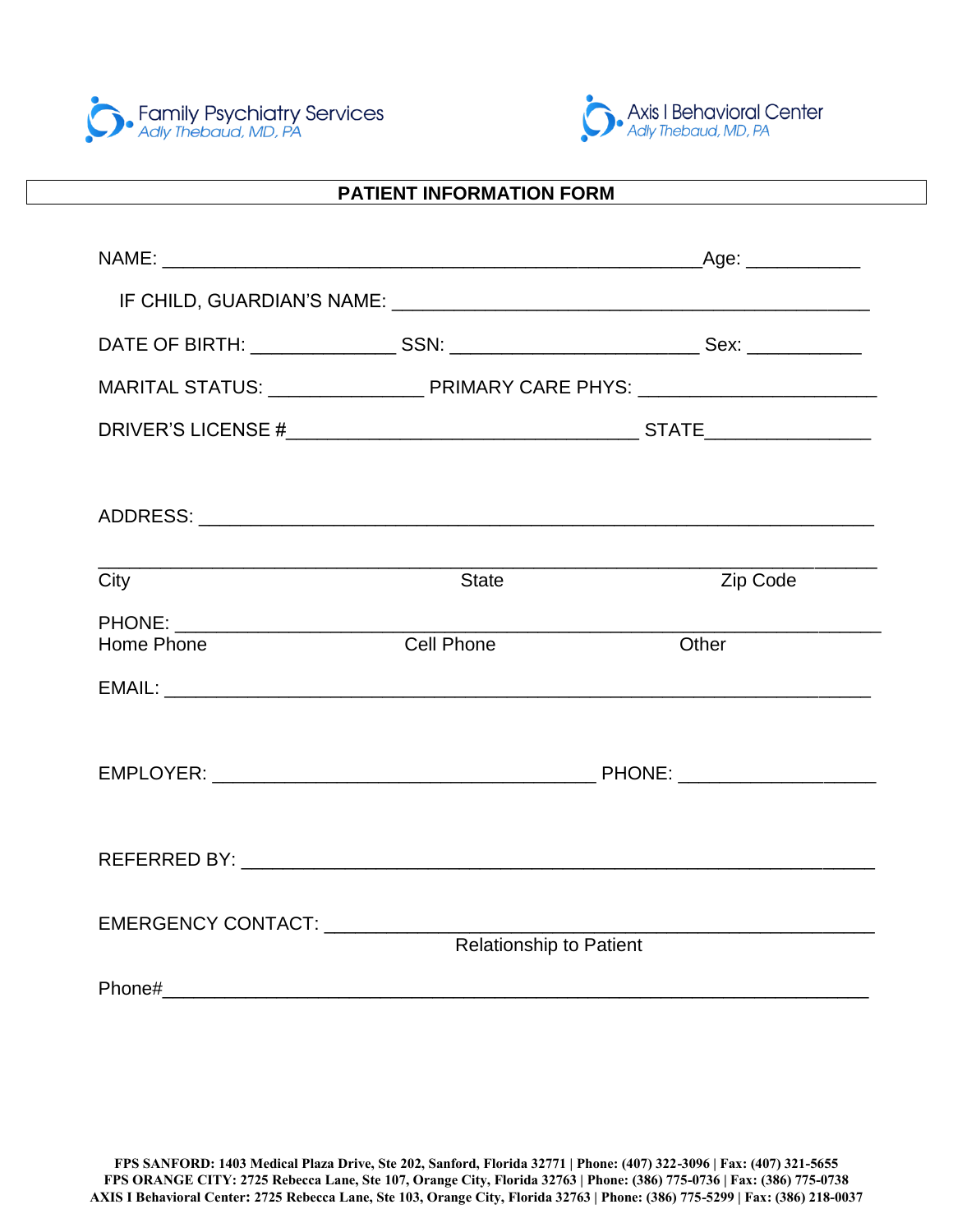Family Psychiatry Services<br>Adly Thebaud, MD, PA



#### **WELCOME**

Thank you for choosing Family Psychiatry Services or Axis I Behavioral Center. Our practices are committed to take care of our patients' needs as much as possible. Our providers have reserved time especially for you to address your needs. Please take the time to review and sign the new patient paper work.

#### **Wait Time**

The length and frequency of the therapy sessions depend on many factors. New patient appointment time is typically 45 minutes long. We value your presence and we understand that your time is important. For that reason, we ask for you to plan to be in the office for at least **1 ½ to 2 hours**. We also want to express the importance of a patient visit which may result for their time to be extended due to the circumstances. Our commitment to deliver quality care may, at times, include going beyond the scheduled appointment time with a particular patient, as well as being available for emergencies. If you are unable to wait for your appointment, our front desk staff will be happy to reschedule an appointment for a more convenient time. We kindly ask that you extend them the same courtesy that you expect from them.

#### **Appointment Reminder**

We truly appreciate your cooperation in confirming your appointment. You will be contacted by an automated service provider via California to remind you of your appointment. Be advised that our courtesy calls are indeed a courtesy. It remains the responsibility of the patient/patient's guardian to remember and maintain their appointments.

```
Would you prefer a text message reminder? Yes \begin{bmatrix} 1 \\ 1 \end{bmatrix} No \begin{bmatrix} 1 \\ 1 \end{bmatrix}
```
**Acknowledgement:** I have read and understood the above information regarding appointment reminders and wait time.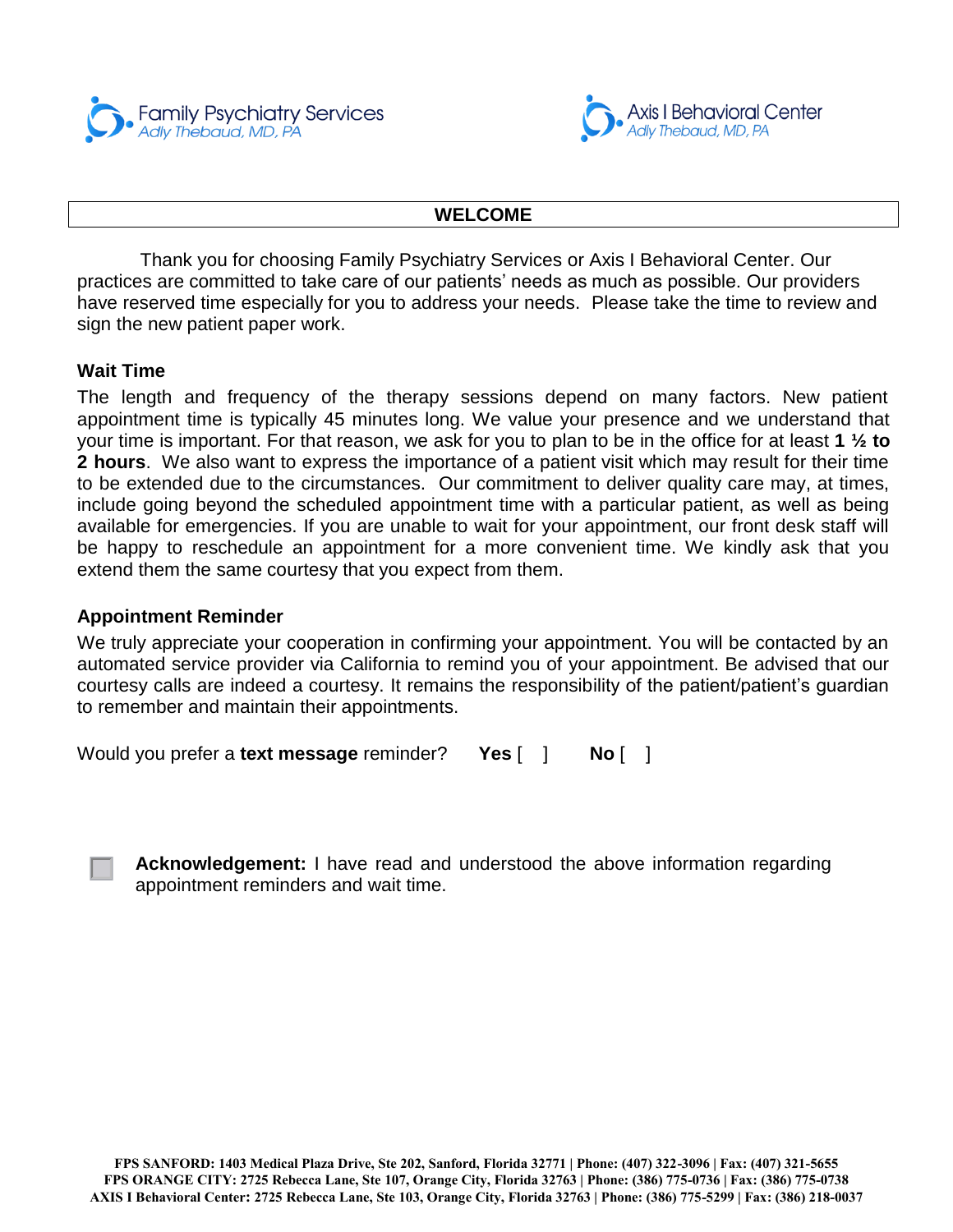



#### $\overline{a}$ **PAYMENT POLICY & CANCELLATION POLICY**

Thank you for trusting your medical care to Family Psychiatry Services and AXIS I Behavioral Center. When you schedule an appointment with Family Psychiatry Services and AXIS I Behavioral Center we set aside enough time to provide you with the highest quality care. Should you need to cancel or reschedule an appointment please contact our office as soon as possible, and no later than 24 hours prior to your scheduled appointment. This gives us time to schedule other patients who may be waiting for an appointment. Please see our Appointment Late Cancellation, Cancellation and No Show Policy below:

- For new self-pay patients visit a **\$75.00 charge** will be required at the time of scheduling to hold the new patient slot. This is a **non-refundable** charge if a new patient does not come in for their scheduled appointment. When the new patient arrives for their schedule appointment they will then only be responsible to pay the remaining self-pay fee of **\$175.00** for a Medical Provider session or **\$50.00** for a Therapist session.
- Any new patient who fails to show for their initial visit will not be rescheduled.
- Any established patient who fails to show for an appointment and has not contacted our office with **at least 24 hours' noticed** will be considered as a No Show and charged a **\$75.00 cancellation fee**.
- If an established patient calls in the same day of their appointment that will be considered as a late cancellation and will be charged a **\$50.00 late cancellation fee**.
- If a **third** No Show or cancellation/reschedule occurs due to not providing our office with a 24 hour notice the patient may be **discharged** from Family Psychiatry Services and AXIS I Behavioral Center.
- You will receive a reminder courtesy call the day before your first appointment to confirm your initial appointment.

#### **Insurance**

As the patient, it is your responsibility to know your particular insurance policy and its obligations. This includes your obligations to see a participating physician, know your coverage and its limitations, and be prepared to pay any out-of-pocket expenses at the time of your visit.

#### **Copayment**

Health care regulations require us to collect all co-payments, deductibles, balances and non-covered service fees. Failure on our part to collect co-payments and deductibles from patient can be considered as fraud. **All co-payments and deductibles must be paid at the time of service.** By signing this consent, you understand that your payment is for the professional service carried out by your providers (MD, ARNP, LCSW, LMHC, Therapy Counselors). You understand that your payment is non-refundable and does not depend on your acceptance of the treatment plan or not. The fee collected is for your evaluation, treatment plan, and time spent writing your report.

#### **-----Continued**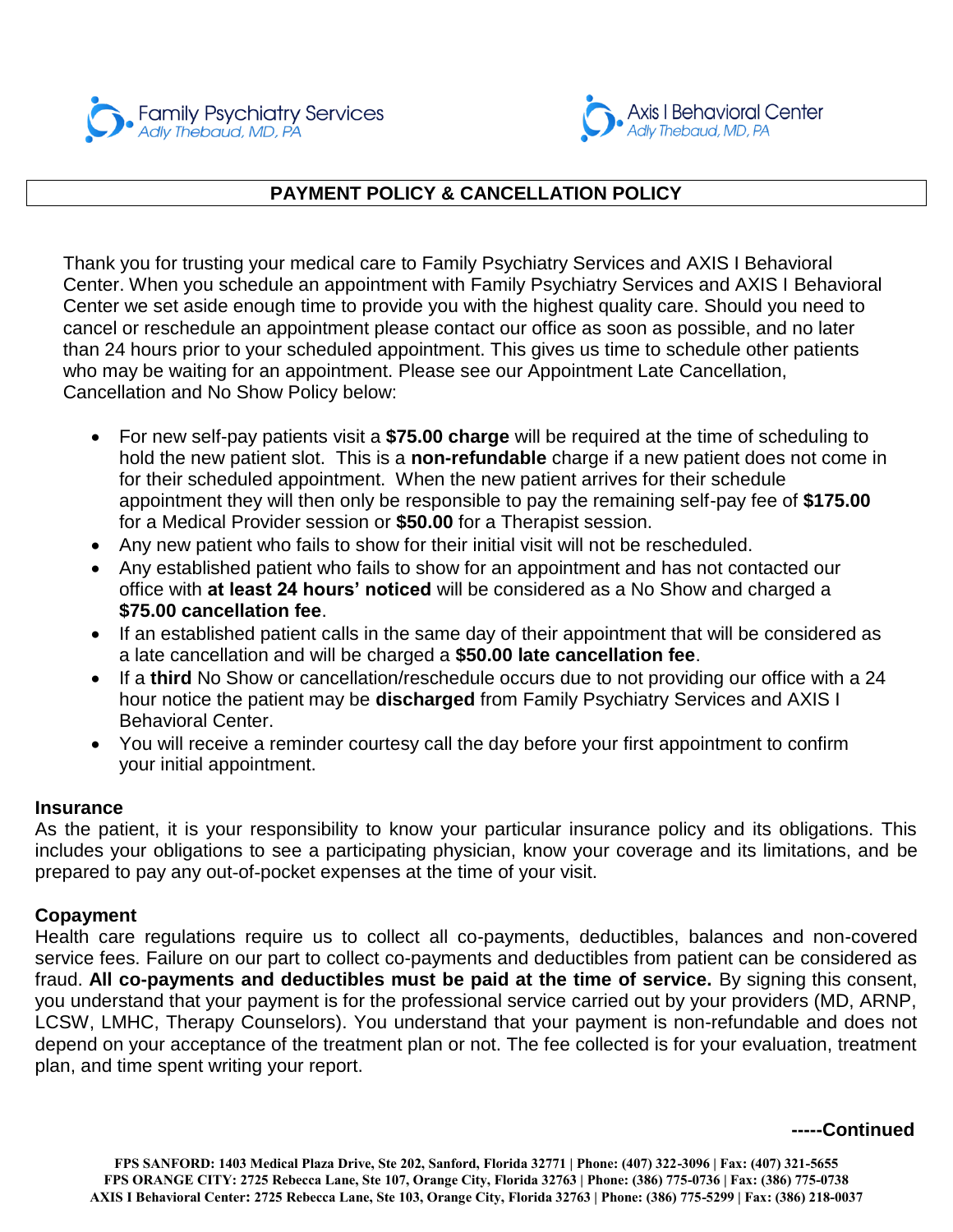



#### $\overline{a}$ **PAYMENT POLICY & CANCELLATION POLICY - - - Continued**

#### **Proof of Insurance**

All patients must provide proof of insurance before seeing the doctor. Proof of insurance consists of a copy of your driver's license and a current valid health insurance card. If you fail to provide the correct insurance information in a timely matter, you may be responsible for the full balance of your visit.

#### **Nonpayment**

If your account is over 90 days past due, you will be receiving a letter stating that you have 20 days to pay your account in full. Partial payments will not be accepted unless otherwise negotiated. Your account will be referred to a collection agency if your balance remains unpaid. Unpaid accounts may result in termination of services from our practice. If this occurs, you will be notified by certified mail that you have 30 days to find alternative medical care. Our practitioners will only be able to treat you on an emergency basis at that time.

#### **Returned check**

If your check is returned for any reason you will be charged \$25.00.

#### **Acknowledgment**

I have read the above, and understand my responsibilities regarding my insurance coverage and payment policy.

#### **Cancellation**

You must give at least 24 hours' notice if you need to cancel an appointment in order to avoid a **NO SHOW FEE of \$75. Cancellation on the day of the appointment is considered a late cancellation with a fee of \$50.** Note, you can leave a message with the answering service after business hours and on weekends at FPS Sanford (386) 322-3096, FPS Orange City (386) 775-0736 or Axis I (386) 386-775-5299. Continued failure to cancel appointments within 24-hours or frequent rescheduling of appointments may result to termination of services.

**Acknowledgement:** I have read and understand my responsibilities regarding my insurance coverage and the payment and cancellation policy.

Signature \_\_\_\_\_\_\_\_\_\_\_\_\_\_\_\_\_\_\_\_\_\_\_\_\_\_\_\_\_\_\_\_\_\_\_\_\_\_\_\_\_\_\_\_\_\_\_\_\_\_\_Date\_\_\_\_\_\_\_\_\_\_\_\_\_\_\_\_\_\_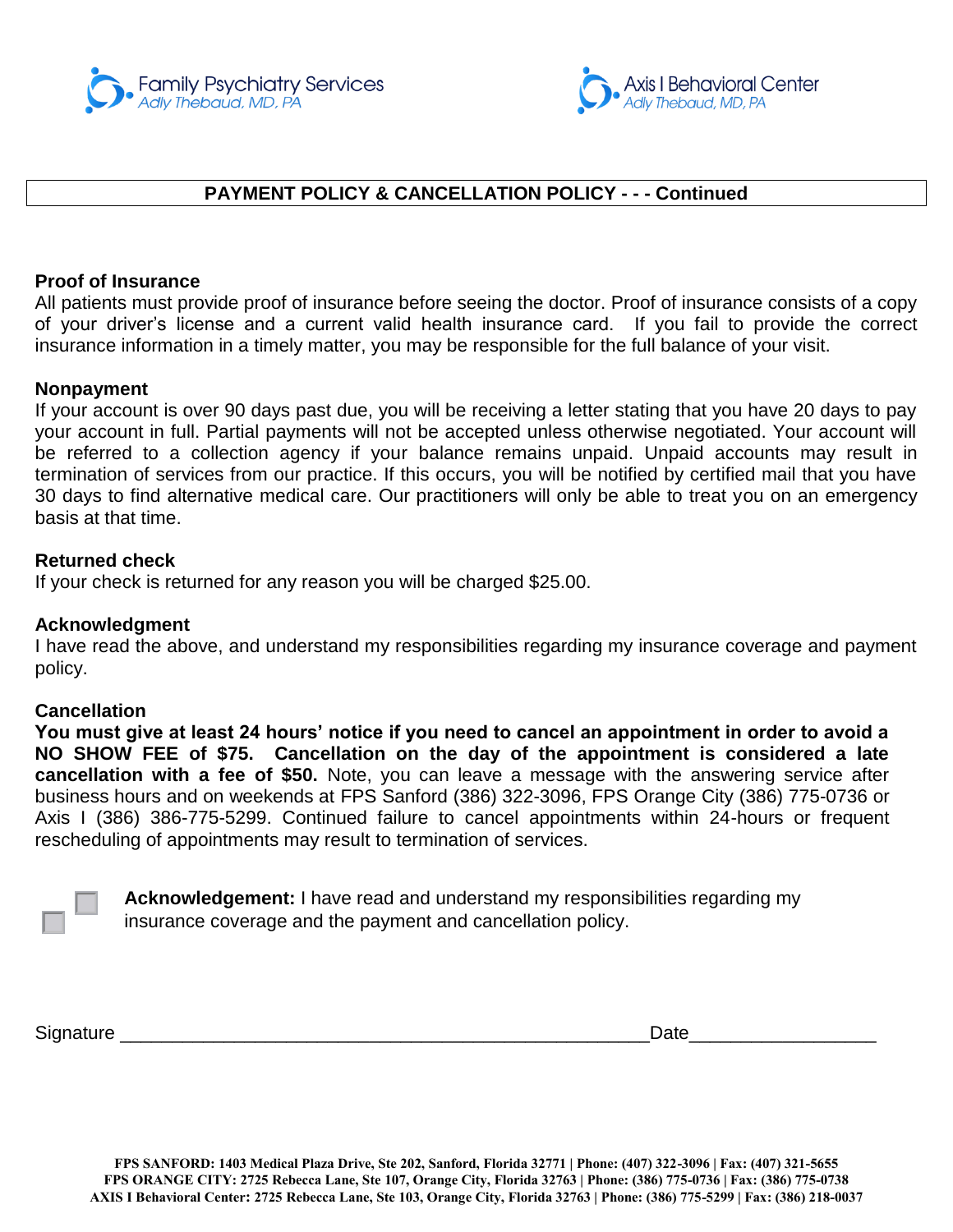



#### $\overline{a}$ **HIPAA NOTICE OF PRIVACY ACT**

We understand that your medical and health information is personal. Protecting your health information is important. We follow strict federal and state laws that require us to maintain the confidentiality of your health information. This Notice of Privacy Practices describes how we may use and disclose your **protected health information (PHI)** to carry out treatment, payment or health care operations, and for other purposes that are permitted or required by law. It also describes your rights to access and control your protected health information. "Protected Health Information" is information about you, including demographic information, that may identify you and that relates to your past, present or future physical or mental health or condition and related health care services.

Please refer to Family Psychiatry Services or Axis I Behavioral Center Notice of Privacy Practices, for a more complete description of such uses and disclosures. Note that you have the right to review the Notice of Privacy Practices prior to signing the consent.

- With my consent, Family Psychiatry Services or Axis I Behavioral Center may use and disclose protected health information (PIH) about me to carry out treatment, payment and healthcare operations.
- With my consent, Family Psychiatry Services or Axis I Behavioral Center may call my home or other designated location and leave a message on voicemail or in person in reference to any items that assists the practice in carrying out treatment, payment and healthcare operations such as appointment reminders, insurance items and any call pertaining to my clinical care including laboratory results among others.
- With my consent, Family Psychiatry Services or Axis I Behavioral Center may mail to my address any item that assist the practice in carrying out treatment, payment and healthcare operations such as welcome letters, appointment reminders cards, and patient statements, as long as they are marked Personal and Confidential.
- With my consent, Family Psychiatry Services or Axis I Behavioral Center can use and disclose my PHI to carry out treatment, payment and healthcare operations.

All other uses and disclosures will be made only with your signed consent or authorization. You may revoke this authorization, at any time, in writing, except to the extent that your physician or the physician's practice has taken an action in reliance on the use or disclosure indicated in the authorization. If I do not sign this consent, Family Psychiatry Services or Axis I Behavioral Center may decline to provide treatment to me.

**Acknowledgement:** I have read and understand the above HIPAA Notice of Privacy.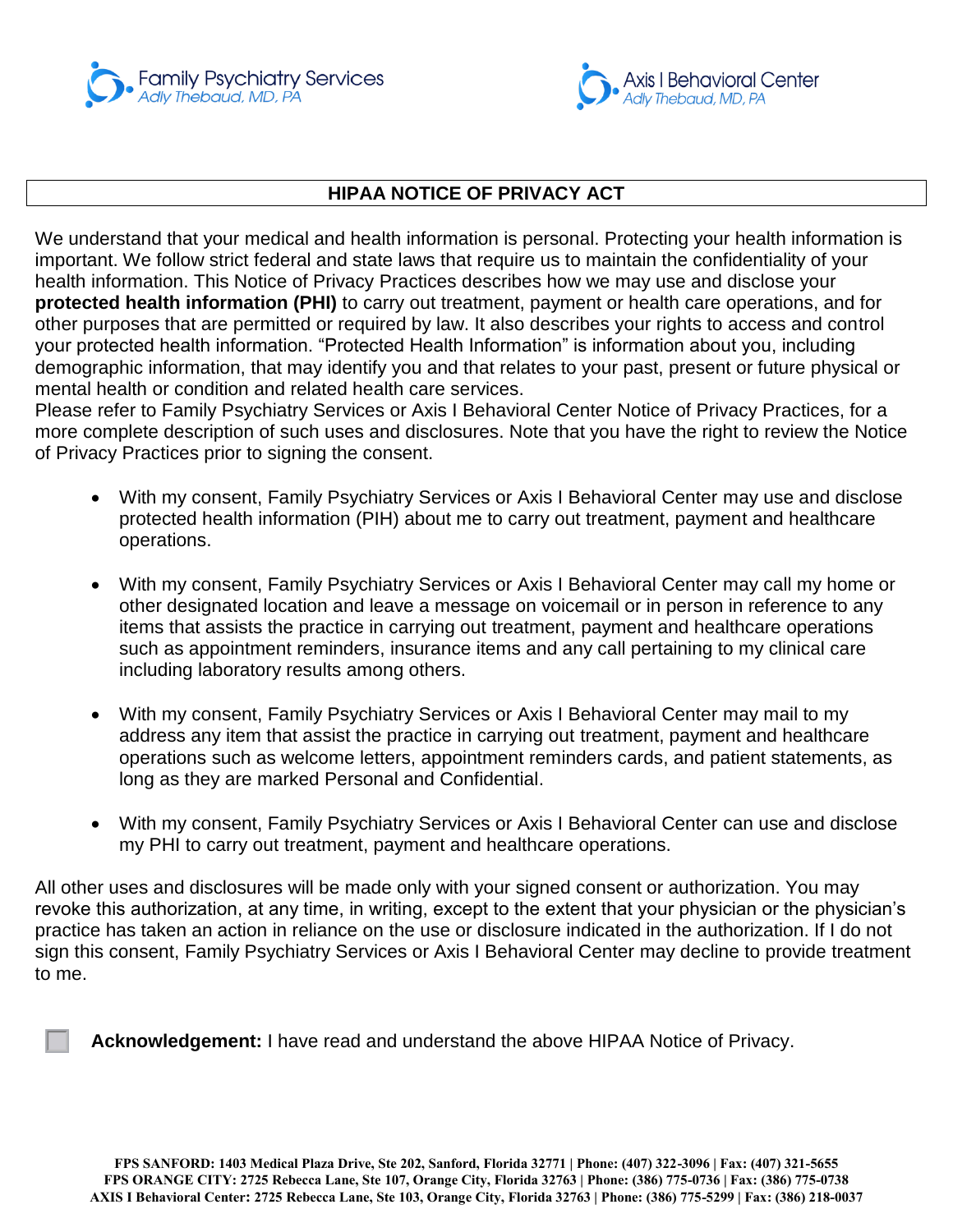



### **LIMITS OF CONFIDENTIALITY**

The information that you share with your Mental Health Provider is considered to be confidential. In most cases, information cannot be released to another party without your written consent. However, in certain circumstances, information can be shared legally without your permission. These circumstances include:

- 1. Suicide: If you are assessed to be a danger to yourself; cannot guarantee your physical safety against the intention of suicide; and/or have immediate suicidal plans, this information is not considered to be "confidential". Actions may be taken to ensure your safety.
- 2. Homicide: If you are assessed to be a danger to others; cannot guarantee their safety; and have immediate, specific plans to cause fatal injury/harm to another person, this information is not considered to be "confidential". Actions may be taken to protect the safety of others. The police may be notified of your intentions as well as the intended victim.
- 3. Court order/subpoena: Your Mental Health Provider(s) can be required to relinquish a copy of your written Mental Health Record to the appropriate Courts. Mental Health Providers can also be subpoenaed to testify in court without your consent.
- 4. Neglect: If you disclose information about the abuse, neglect or exploitation of a child or aged/disabled adult.
- 5. Legal defense: If your mental or emotional condition is a legal defense.
- 6. Legal complaint: If a civil, criminal or disciplinary actions arise from a complaint filed in your behalf against a mental health professional in which case disclosure of release of information shall be limited to that action.

**Acknowledgement:** I have read and understand the above re: Limits of Confidentiality.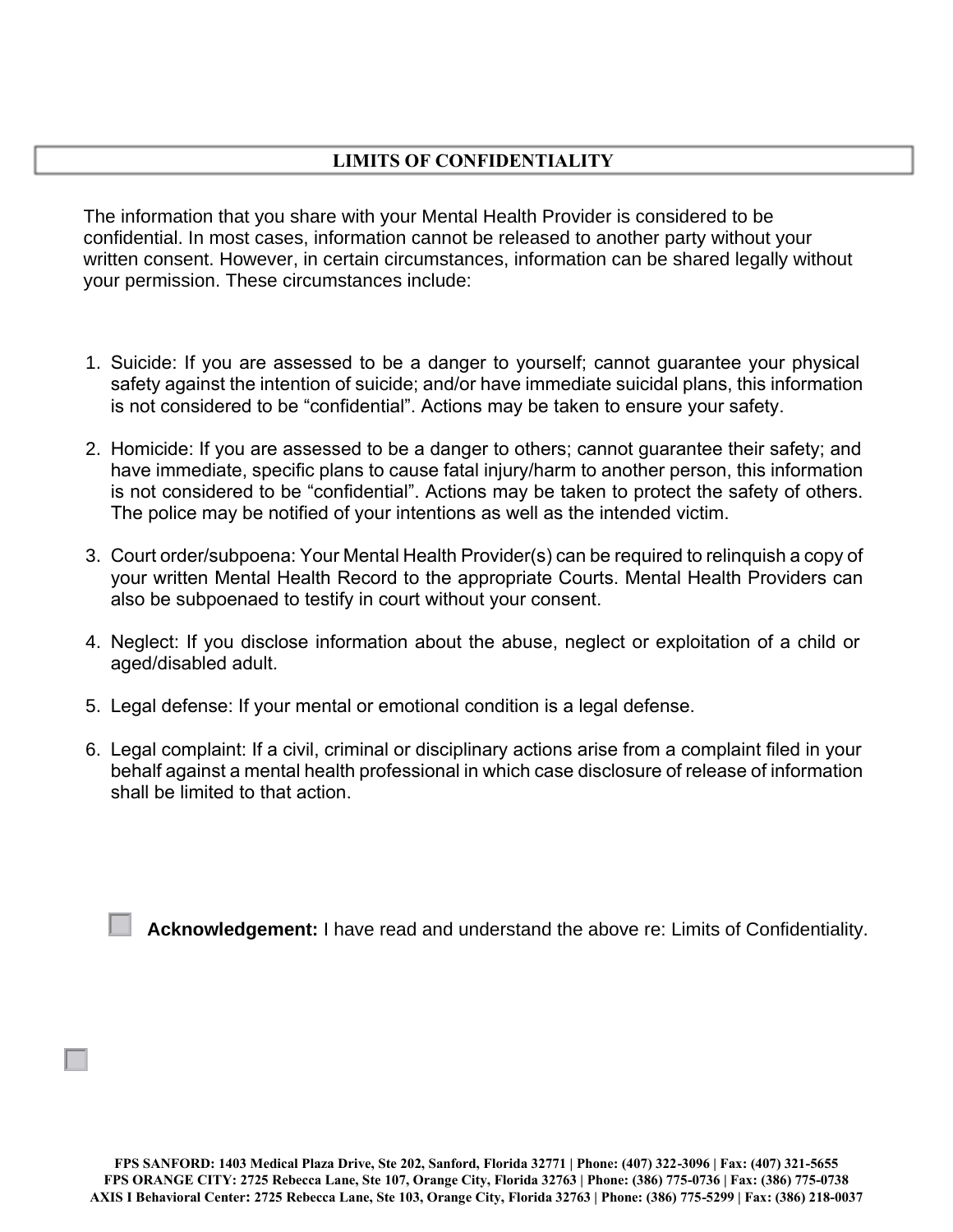



## **INFORMED CONSENT**

- 1. I have the right to refuse or withdraw from any evaluation procedure, medication management and therapeutic counseling unless otherwise specified by law.
- 2. I have the right to question any procedure, intervention, rationale or discussion that is unclear or that I do not understand.
- 3. I understand the concepts and conditions of informed consent, privacy and confidentiality.
- 4. I understand that I have the opportunity to discuss these concepts and conditions and to ask for clarification of parts that I am concerned about or did not understand.
- 5. I understand that I will be informed of the goals, expectations, procedures, benefits, and possible risks involved in the psychiatric/psychological evaluation, medication management and therapeutic counseling process.
- 6. I understand the process of counseling, psychotherapy, medication management and therapeutic counseling process. It has the overall purpose of promoting understanding and change. Sometimes this process can be stressful and emotionally uncomfortable, and at other times very fulfilling. I understand that there are no guarantees of positive outcomes of this process.
- 7. I understand that all communications will be private.
- 8. I understand that this consent may be withdrawn by me at anytime without prejudice and has to be completed in writing.

**Acknowledgement:** I have read and understand the above and provide my consent.

Signature\_\_\_\_\_\_\_\_\_\_\_\_\_\_\_\_\_\_\_\_\_\_\_\_\_\_\_\_\_\_\_\_\_\_\_\_\_\_\_\_\_\_\_\_\_\_\_\_\_\_Date\_\_\_\_\_\_\_\_\_\_\_\_\_\_\_\_\_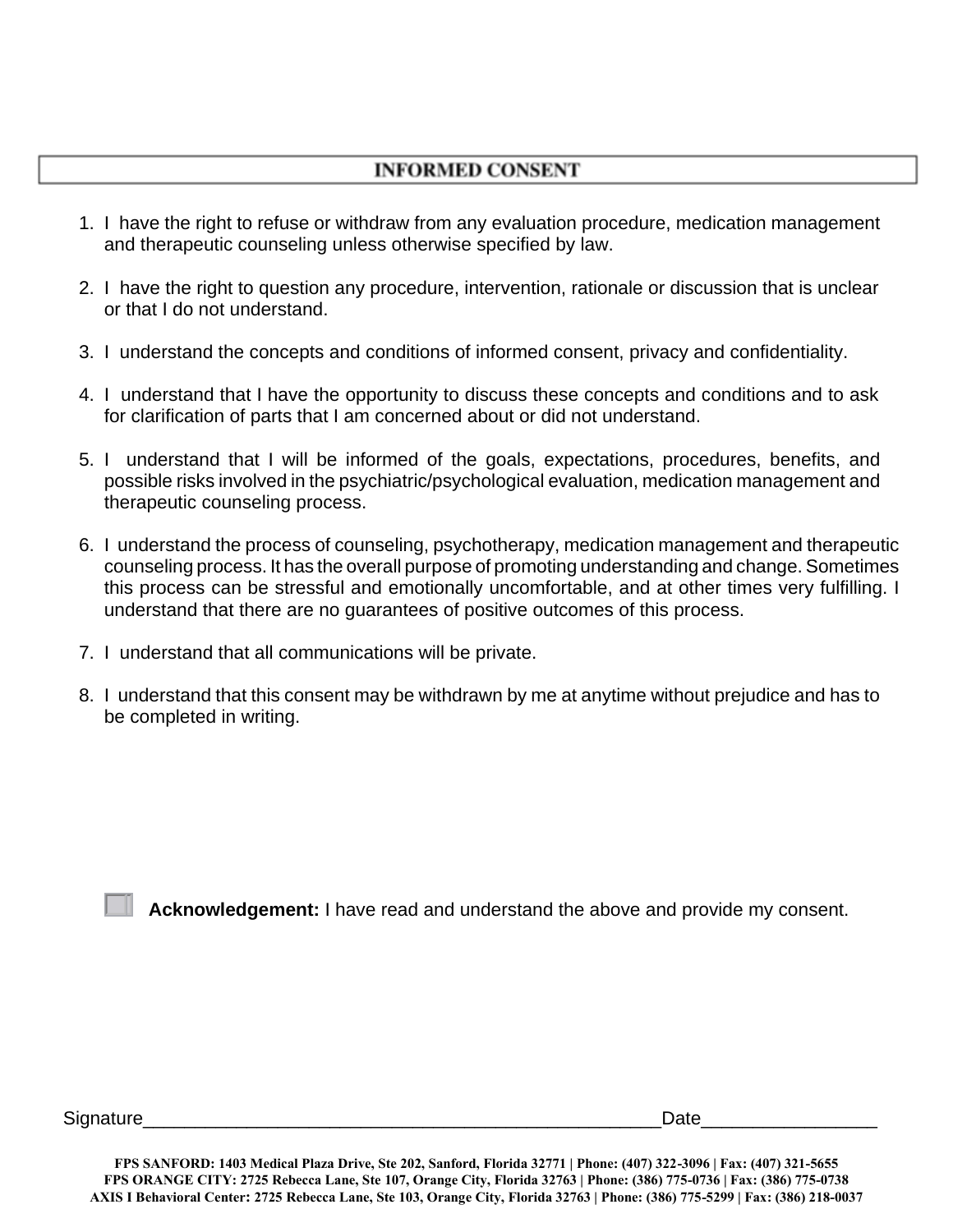



Thank you for choosing Family Psychiatry Services or Axis I Behavioral Center. Our practices also work with top research sponsors in conducting many **Clinical Research Trials**. Consider participating in one of our studies.

Why should you **participate in one of our studies?**

- You could have access to alternative treatment at no cost to you.
- ❖ You could help us make advancements in drug development.
- ❖ You help others by contributing to medical research.

Help us advance the field of medicine!

**…………………………………………………………………………………………………**

**In the event that you are eligible for one or more of our studies, may we use your health information to notify you?**

> o **YES** o **NO**

Name: \_\_\_\_\_\_\_\_\_\_\_\_\_\_\_\_\_\_\_\_\_\_\_\_\_\_\_\_\_\_\_\_\_\_\_\_\_\_\_\_\_\_Phone number: \_\_\_\_\_\_\_\_\_\_\_\_\_\_\_\_\_\_\_\_

# **HAVE A GREAT DAY!**